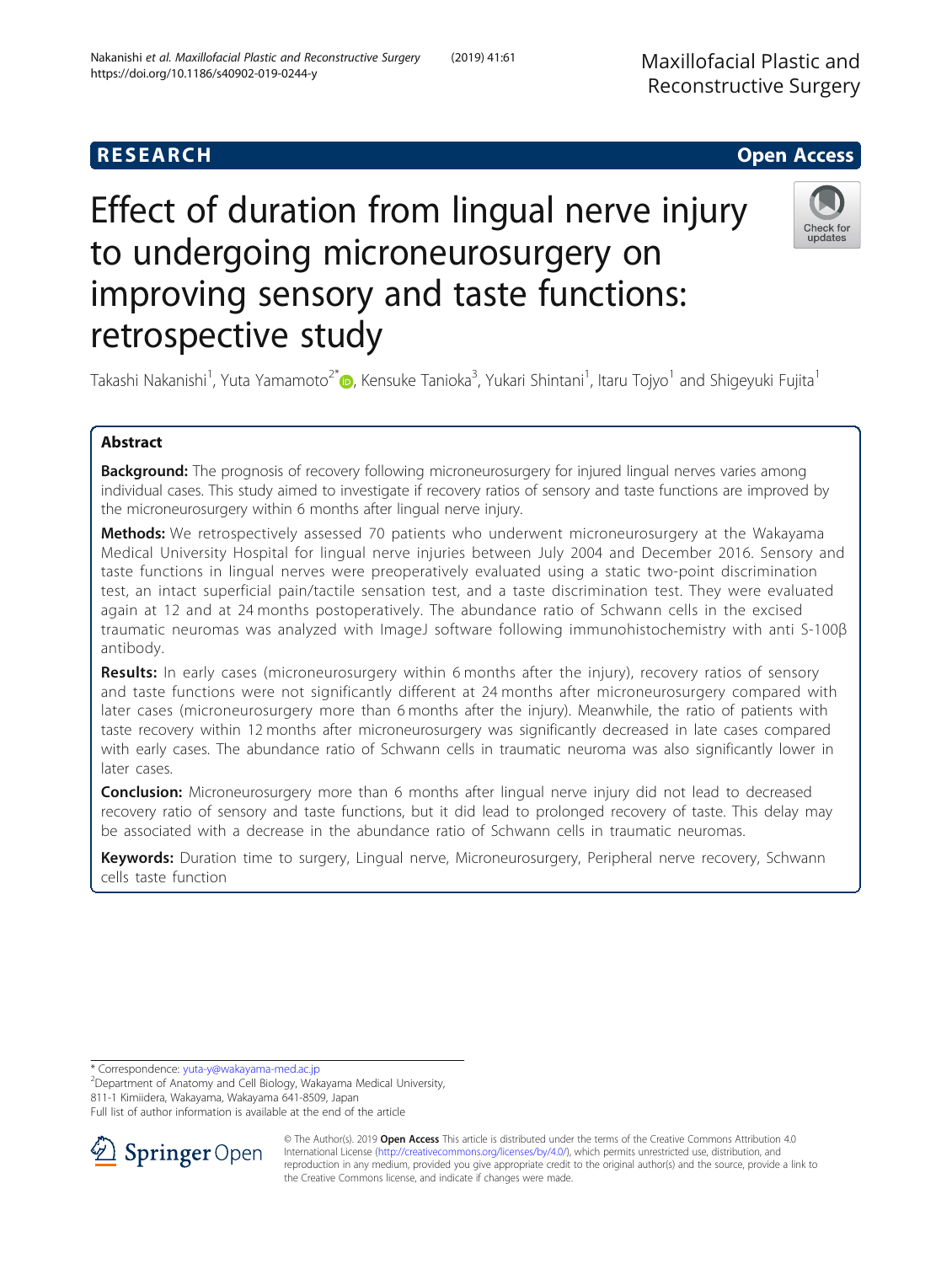#### Background

The lingual nerves are formed by the merging of branches from the mandibular nerve with the chorda tympani, providing not only somatosensory, but also taste innervation in the mucosa of the anterior two thirds of the dorsum of the tongue  $[1]$  $[1]$ . They may be incidentally injured in various oral and maxillofacial surgical procedures, including lower third molar removal, submandibular gland removal, sagittal splitting of the mandibular ramus, and malignant tumor removal [\[2](#page-6-0), [3](#page-6-0)]. Such lingual nerve damage reportedly occurs in between 0.21 and 23% of cases, especially during lower third molar removal [[4](#page-6-0)–[7\]](#page-6-0). Although most patients with lingual nerve injury have complete recovery of their sensory functions without treatment after several weeks, between approximately 0.5 and 1% of patients either do not recover or only marginally recover  $[8, 9]$  $[8, 9]$  $[8, 9]$  $[8, 9]$  $[8, 9]$ . In patients with permanent sensory disturbance, traumatic neuroma has been observed at the proximal stump of the injured lingual nerve  $[10]$  $[10]$  $[10]$ . These patients can have permanent sensory disorders, including disappearance of taste, anesthesia, and dysesthesia including allodynia. To treat such sensory and taste disorders, microneurosurgery is performed to remove the traumatic neuroma followed by suturing the proximal and distal edges of the lingual nerve  $[11]$  $[11]$ . The degree of functional sensory recovery (FSR) after microneurosurgery, however, varies between individuals.

Several retrospective studies have been performed to identify factors related to FSR over the past 30 years [[12](#page-6-0)]. The duration from lingual nerve injury to the microneurosurgery has been associated with an improved ratio of sensory function in several studies [[13](#page-6-0)–[16\]](#page-6-0). Susarla et al. suggested that the ratio of FSR achievement was significantly higher in patients who underwent microneurosurgery within 90 days after lingual nerve injury than in patients who underwent microneurosurgery after that time [[13](#page-6-0)]. Conversely, Robinson et al. reported no correlation between the duration from lingual nerve injury to surgery or in the distance in two-point discrimination (2PD) tests [[17\]](#page-6-0). Focusing on taste recovery, the relationship between this duration and function recovery has not been widely reported specific to the lingual nerve. Thus, any associations between recoveries of sensory and taste functions and the duration between lingual nerve injury and microneurosurgery have not been elucidated.

Traumatic neuromas develop at the proximal end of an injured site and can be defined as "a nonneoplastic proliferation of Schwann cells and regenerating axons in an exaggerated response to nerve injury" or "an attempt by an injured nerve to regenerate" [\[18](#page-6-0), [19\]](#page-6-0). Swaim et al. and Seddon et al. reported that the shape and location of the traumatic neuroma may be used to estimate the prognosis for peripheral nerve repair [[20](#page-7-0), [21](#page-7-0)]. Raffe classified traumatic neuromas into four types according to the forms of neuroma, noting that the type could predict the treatment outcome [[22](#page-7-0)]. However, any relationship between the number of Schwann cells in traumatic neuroma and function recovery in lingual nerves have not yet been examined in retrospective studies.

This study aimed to investigate if recovery ratios of sensory and taste function are improved by the microneurosurgery within 6 months after lingual nerve injury. We also measure the abundance ratio of Schwann cells in the traumatic neuroma removed from injured lingual nerve in the microneurosurgery to investigate the relationship between the duration from lingual nerve injury to microneurosurgery and the abundance ratio of Schwann cells in traumatic neuroma.

#### Methods

#### Study design and patients

This was a retrospective study. We collected observation data based on the inclusion criteria; patients underwent microneurosurgery of the lingual nerve in Wakayama Medical University Hospital between July 2004 and December 2016 for lingual nerve injury caused by third molar extraction. Patients were classified into two groups: those who underwent microneurosurgery within 6 months after lingual nerve injury (early cases) and those more than 6 months after injury (later cases). This was in accordance with previous study of lingual nerve recovery [[14](#page-6-0)], because some patients with lingual nerve injury can spontaneously recover the sensory and taste function within 3 months. Collection of observational data was based on opt-out consent, and collection of traumatic neuromas and normal lingual nerves was based on written informed consent. This study was performed in accordance with the Declaration of Helsinki for medical protocols and was approved by the Wakayama Medical University Institutional Review Board (Nos. 1689 and 1698).

#### Evaluation of lingual nerve repair

The sensory and taste tests in the tongue were performed according to the procedures described by Fujita et al. [\[11\]](#page-6-0). Briefly, the criteria for achieving FSR were static 2PD < 20 mm and the presence of superficial pain/tactile sensation, light touch, and brush-stroke direction without overreaction. The criterion for functional taste recovery was improving at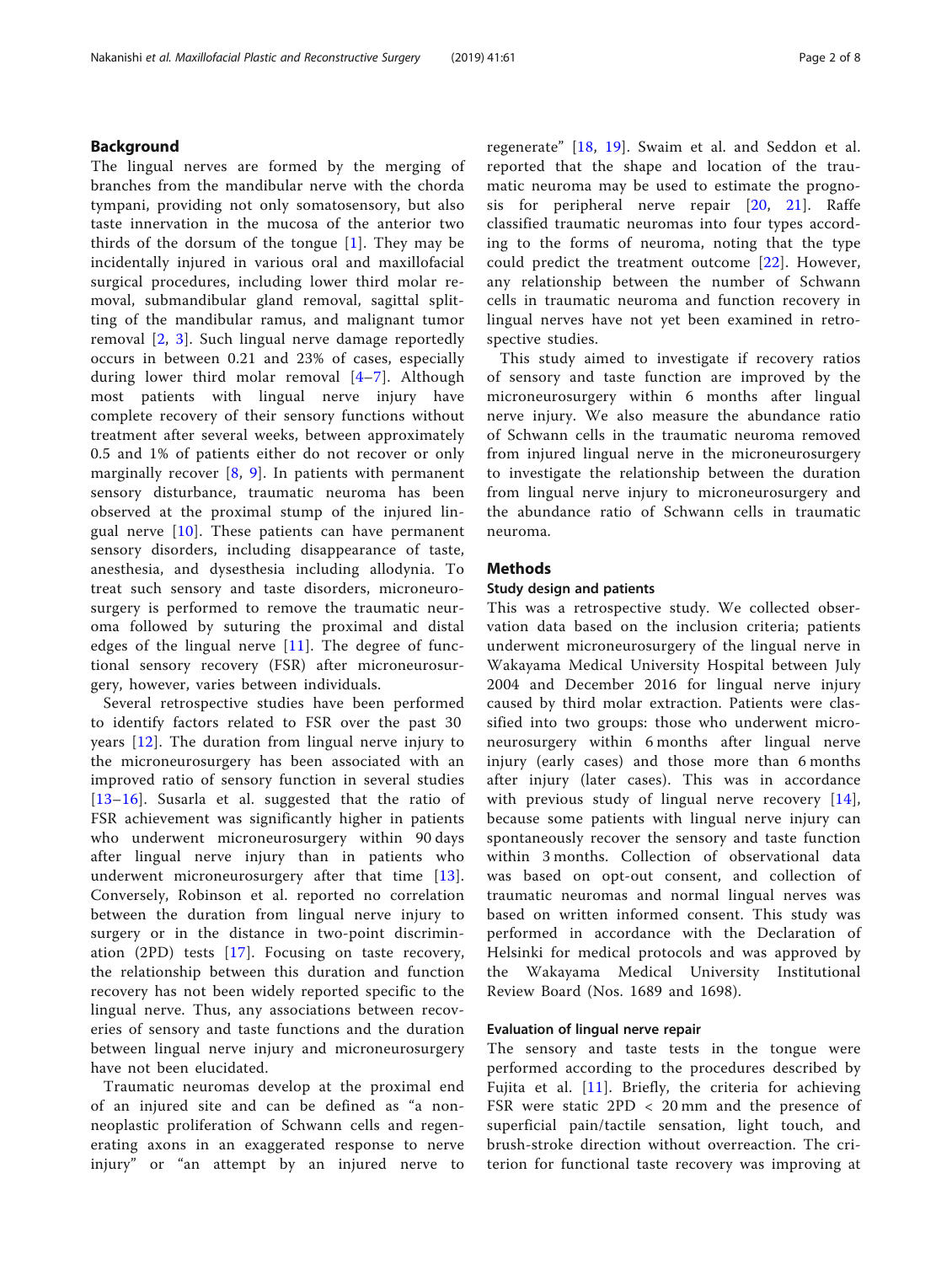#### Surgical procedures

All patients were seen and evaluated by one of the authors (S F). The microneurosurgery to repair the injured lingual nerve was performed by one (S F) of the authors, when patients met the criteria for performing the microneurosurgery. The criteria were as follows: (1) no signs of recovery during close followup for at least 3 months (2) good in general medical condition, (3) two-point discrimination  $(2PD) > 20$ mm in the affected area, (3) no sensation observed against cold  $(0^{\circ}C)$  or hot water  $(42^{\circ}C)$  during a temperature test in the affected area, (4) no sensation against salt, sweet, sour, or bitter observed during a taste test in the affected area, (5) no sensation against sharp touch observed during a pin-prick test in the affected area, (6) no sensation against any directions observed during a brush-stroke test in the affected area, and (7) a difference in the Semmes-Weinstein monofilament test between the affected and non-affected side. Microneurosurgery procedures for lingual nerve injury were performed in all cases as previously reported [[11\]](#page-6-0). Briefly, the lingual nerve was approached by an intraoral mucosal incision and lingual flap reflection, and the scar tissues around the injured site were removed. The traumatic neuroma was excised, and direct end-to-end epineural nerve sutures without tension were performed at eight or more sites around the stump using 8-0 or 9-0 nylon.

#### Immunohistochemistry in traumatic neuroma samples

The excised traumatic neuroma samples in the microneurosurgery were collected from 2013 onward and fixed in 10% neutral buffered formalin overnight. Thirty traumatic neuroma samples were embedded in paraffin and sliced longitudinally. Endogenous peroxidase activities were removed by incubation with 0.3% hydrogen peroxide for 1 h. Non-specific immunoreactivities were blocked by incubation with Blocking One (Nacalai Tesque, Inc., Kyoto, Japan) for 1 h. The sections were incubated with primary antibodies at 4 °C overnight, followed by incubation with secondary antibodies conjugated with peroxidase for 1 h. The dilution ratio of the anti-S100 beta antibody was 1/1000. Secondary antibodies were detected using 3, 3′-diaminobenzidine solution with 0.01% hydrogen peroxide, and methyl green was used for nuclear staining.

#### Quantification of Schwann cells in traumatic neuroma samples

Images of the tissue sections were acquired with a microscope (Eclipse E600, Nikon, Japan), and a section from approximately the middle of each specimen was selected for analysis. To determine the abundance ratio of Schwann cells, the area of immunoreactivity against anti-S100β antibodies was measured using ImageJ software in three fields of view from the central side of the traumatic neuroma to the peripheral side. The abundance ratio of Schwann cells in each sample was calculated as the average of the immunoreacted area against anti-S100β antibodies per tissue area in three fields of view [\[23](#page-7-0)–[25](#page-7-0)].

#### Statistical analysis

The primary outcome was the ratio difference of functional sensory or taste recovery at 12 months after microneurosurgery between early and later cases. Secondary outcomes were ratio difference of allodynia appearance at 12 months after microneurosurgery between early and later cases, ratio difference of sensory or taste function recovery at 24 months after microneurosurgery between early and later cases, differences between early and later cases of ratio of functional sensory or taste recovery within 12 months after the microneurosurgery compared with those 12 to 24 months after microneurosurgery, and the abundance ratio of Schwann cells in traumatic neuroma samples between early and later cases.

All data were statistically analyzed using JMP Pro 12 (SAS Institute Inc., NC, USA). Statistical comparisons were performed between early and later cases for FSR, functional taste recovery, and the presence of allodynia using Fisher's exact test. The distance in 2PD test and abundance ratio of Schwann cells were statistically compared between early and later cases using Student's t tests. For all analyses,  $P < 0.05$  was considered to be statistically significant.

#### Results

Seventy patients underwent microneurosurgery for lingual nerve injury caused by third molar extraction between 2004 and 2016 at Wakayama Medical University and were followed up more than 12 months after the surgery (Fig. [1\)](#page-3-0). No patients were excluded according to the study eligibility criteria. Finally, 70 patients (males 19, females 51; age  $36.2 \pm 11.7$  years)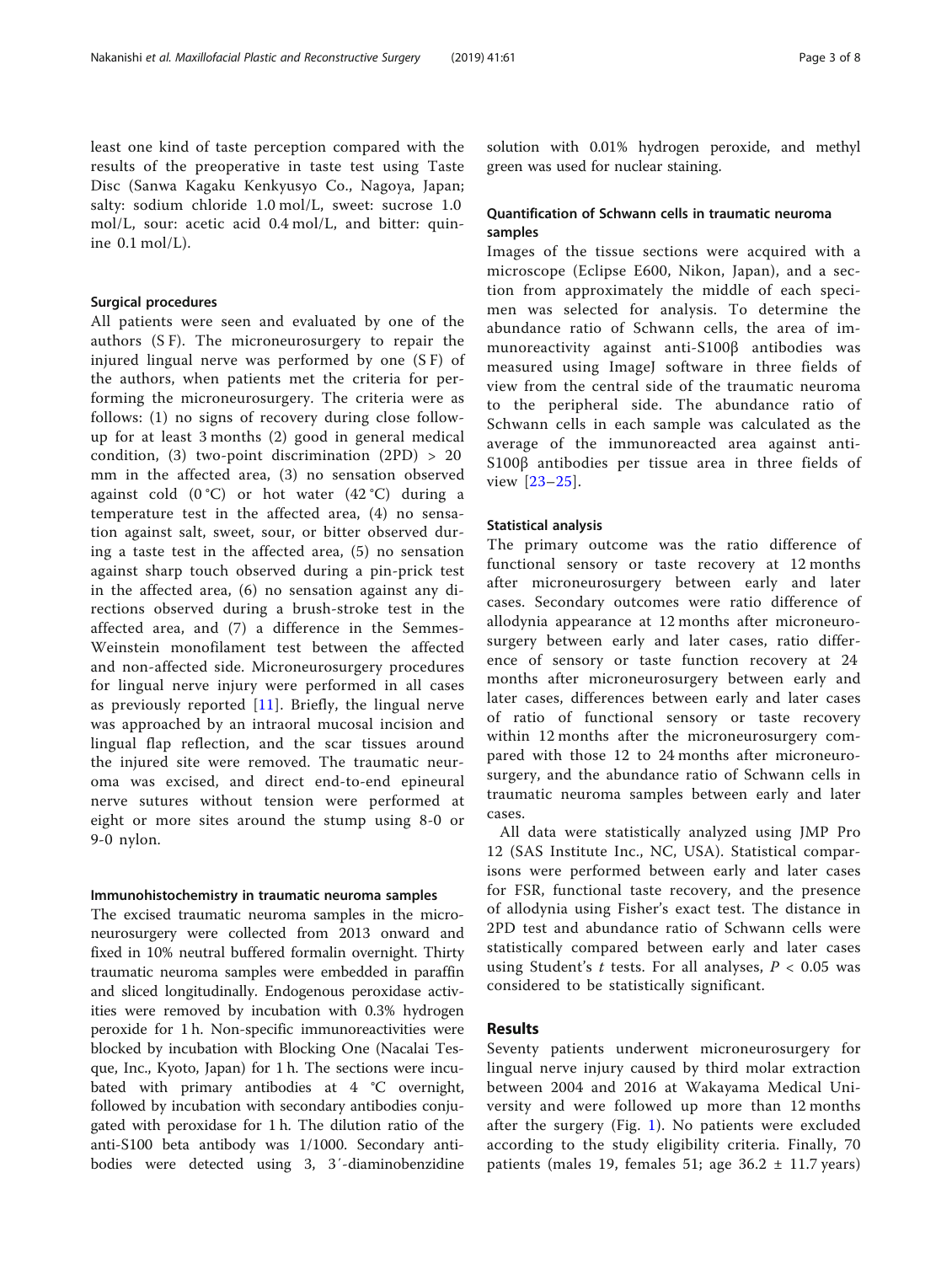<span id="page-3-0"></span>

were included. Before the surgery, 36 patients had allodynia, and the average score in 2PD test was  $18.7 \pm 4.5$ . Forty-six of the 70 patients underwent microneurosurgery within 6 months after lingual nerve injury. Table 1 shows the duration between lingual nerve injury and microneurosurgery, showing age, sex, side of injury, and neuroma-in-continuity or nerve-end neuroma in each case. Thirty-six of the 70 patients had allodynia before the microneurosurgery, 20 of whom were early cases. Forty-eight of the 70 patients were > 20 mm in the 2PD test. We performed sensory and taste tests for all patients at 12 months after surgery to evaluate the relationship between the ratio of FSR achievement and the duration between injury and surgery. Five out of 70 patients

were lost to follow-up and excluded from analysis of the ratio difference of sensory or taste function recovery at 24 months after microneurosurgery

The 2PD tests, allodynia appearance tests, and taste discrimination tests indicated no significant difference between early and later cases at 12 months after microneurosurgery (Table [2\)](#page-4-0). Furthermore, focusing on functional sensory and taste recovery, we analyzed the results of tests at 24 months after the microneurosurgery of the 65 patients who could be followed up to that point (Fig. 1). Functional sensory and taste recovery were not significantly improved in the early cases compared with later cases ( $P = 0.655$ ,  $P = 0.586$ , Table [3](#page-4-0)). Meanwhile, the ratio of the patients with improving taste function in the first 12

|  | <b>Table 1</b> Patient characteristics |
|--|----------------------------------------|
|  |                                        |

|                                               | Early cases      | Later cases       | $P$ value |
|-----------------------------------------------|------------------|-------------------|-----------|
| Sample size                                   | 46               | 24                |           |
| Mean duration from injury<br>to repair (days) | $124.7 \pm 41.2$ | $725.4 \pm 822.8$ |           |
| Age (years)                                   | $35.5 \pm 11.9$  | $37.4 \pm 11.2$   | 0.970     |
| Female sex (%)                                | 76.1             | 66.7              | 0.412     |
| Injury on right side (%)                      | 58.7             | 58.3              | 0.977     |
| Neuroma-in-continuity (%)                     | 54.4             | 50.0              | 0.804     |
| Allodynia appearance (%)                      | 43.4             | 67.0              | 0.081     |
| 2PD test (mm)                                 | $18.9 \pm 4.3$   | $18.4 \pm 4.6$    | 0.655     |

Plus–minus values are means ± SD. P values were calculated using Student's t test or Fisher's exact test. In the two-point discrimination test, 48 patients could not distinguish between two points 20 mm apart. The result of the two-point discrimination test in the 48 subjects was 20 mm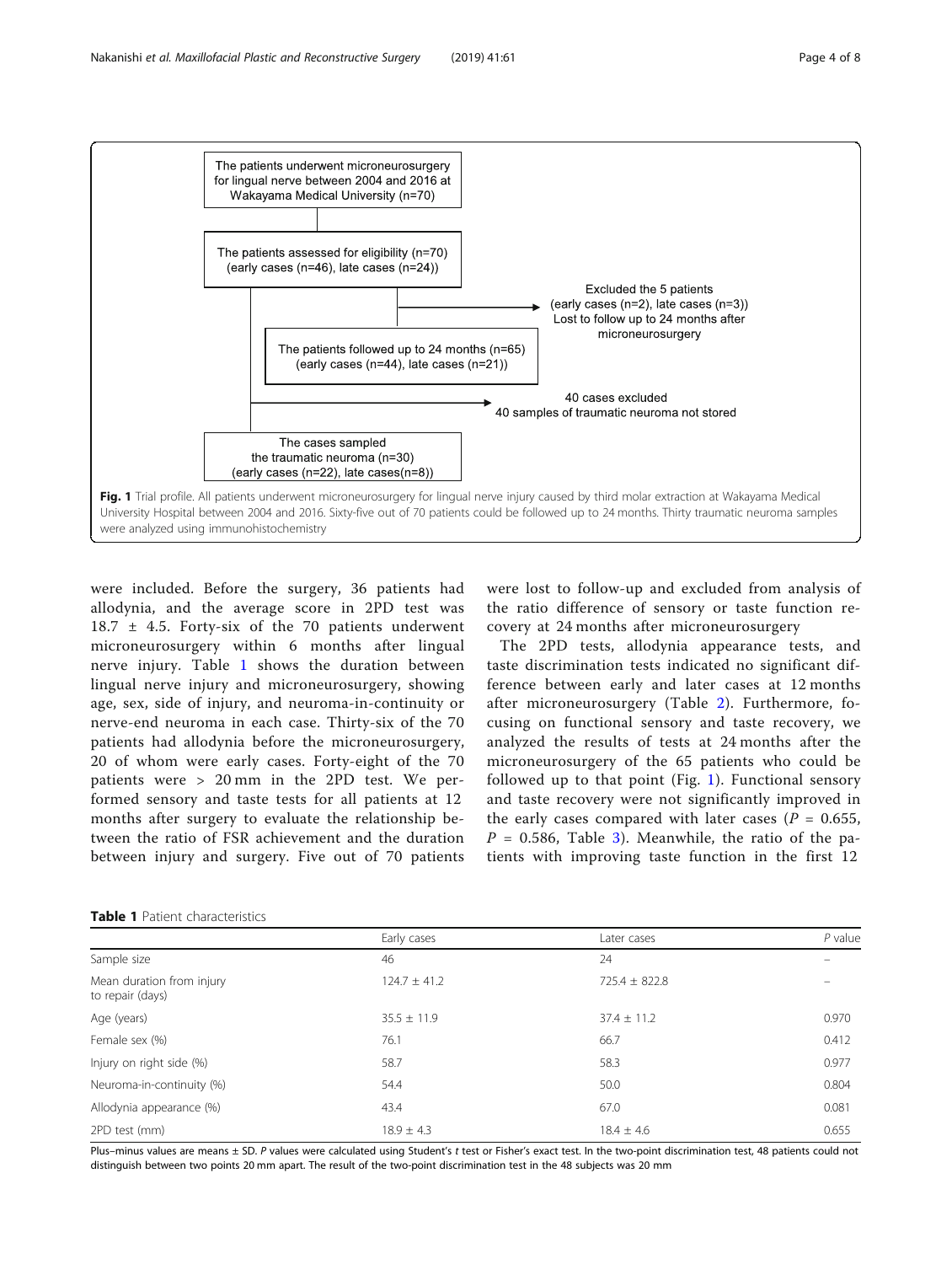| nerve injury at 12 months after surgery |                |                |           |  |  |  |  |
|-----------------------------------------|----------------|----------------|-----------|--|--|--|--|
|                                         | Early cases    | Later cases    | $P$ value |  |  |  |  |
| 2PD test (mm)                           | $12.6 \pm 4.2$ | $11.1 \pm 3.7$ | 0.173     |  |  |  |  |
| Allodynia appearance                    | 6 (13.0%)      | 4 (16.7%)      | 0.857     |  |  |  |  |
| FSR achievement                         | 38 (82.6%)     | 18 (75.0%)     | 0.517     |  |  |  |  |
| Recovery of taste                       | 25 (54.4%)     | 9 (37.5%)      | 0.127     |  |  |  |  |

<span id="page-4-0"></span>Table 2 Comparison of early and later treatment after lingual

Plus–minus values are means  $\pm$  SD. P values were calculated using Student's t

test or Fisher's exact test. In the two-point discrimination test, four patients could not distinguish between two points 20 mm apart. The result of the twopoint discrimination test in the four patients was 20 mm

months after the microneurosurgery compared to those in the following 12 months was remarkably higher in early cases than in later cases ( $P = 0.016$ , Table 4).

To explore the factors associated with the longer time to improve taste function in later cases than early cases, we analyzed 30 samples of traumatic neuromas fixed by formalin in the immunohistochemistry using anti-S100β antibody to recognize Schwann cells. Twenty-two of the 30 samples were from early cases, and eight were from later cases (Fig. [1](#page-3-0)). The abundance ratios of Schwann cells in traumatic neuroma were 55.3  $\pm$  17.6% in the early cases and 27.9  $\pm$ 5.5% in the later cases (Fig. [2\)](#page-5-0). The abundance ratio was significantly lower in later cases compared with early cases  $(P = 0.002)$ .

#### Discussion

In previous studies, lingual nerve recovery was associated with the duration from lingual nerve injury to microneurosurgery, but the methods of evaluation and the criteria of duration from injury to microneurosurgery varied between them (Table [5](#page-5-0)) [\[13](#page-6-0)– [16\]](#page-6-0). Functional sensory recovery is often evaluated by 2PD and/or Semmes-Weinstein (SW) tests, and FSR achievement is defined as proper patient sensory perception, generally evaluated by 2PD and allodynia appearance. FSR may therefore better reflect patient's sensory function than the results of a functional sensory test only. The patients undergoing microneurosurgery within 3 or 6 months after lingual nerve injury was defined as early case in

Table 4 Treatment period to improve sensory and taste function in early and later cases

|                           | Early cases  |              | Later cases  |              |       |
|---------------------------|--------------|--------------|--------------|--------------|-------|
|                           | 12<br>months | 24<br>months | 12<br>months | 24<br>months | value |
| <b>FSR</b><br>achievement | 36           |              | 18           |              | 0.654 |
| Recovery of<br>taste      | 25           |              |              | 6            | 0.016 |

Numbers/percentages represent the number and ratio of cases. P values were calculated using Fisher's exact test

previous studies (Table [5](#page-5-0)). Vincent et al. and Renton et al. indicate that some patients can spontaneously recover the sensory and taste function within 3 months [[26](#page-7-0), [27\]](#page-7-0). Thus, we perform microneurosurgery after the 3-month follow-up of the lingual nerve injury to exclude the patients who can spontaneously recover the sensory and taste function. In the current study, the patients undergoing microneurosurgery within 6 months after lingual nerve injury was defined as early case.

In this study, there were no significant differences in the ratio of achievement of FSR between early and later cases, although the ratio of allodynia appearance before microneurosurgery tended to be lower in early cases than in later cases. Susarla et al. reported that the ratio of FSR achievement was significantly high in patients who underwent surgery within 3 months of lingual nerve injury. Bagheri et al. also reported that the odds ratio of FSR achievement was significantly high in patients who underwent surgery within 6 months of lingual nerve injury (Table [6\)](#page-6-0). However, reanalysis of data used by Bagheri et al. using the chi-square test resulted in a P value of 0.056, and the 95% confidence interval for the odds ratio was between − 0.01 and 0.18 (Table [6\)](#page-6-0). The sample size in the study of Bagheri et al. was, however, larger than that of other studies. We calculated the effect sizes of the odds ratio for FSR achievement on the duration from injury to surgery on order to adjust the sample size among the studies, and we compared the difference of odds ratio for FSR among the studies. The effect size reported by Susarla et al. was as much as double that

Table 3 Functional sensory and taste recovery in early and later cases at 24 months after surgery

|                   | Early cases |                | Later Cases |                |         |
|-------------------|-------------|----------------|-------------|----------------|---------|
|                   | Improvement | No improvement | Improvement | No improvement | P value |
| FSR achievement   | 41 (93.2%)  | $3(6.8\%)$     | 19 (90.5%)  | 2 (9.5%)       | 0.655   |
| Recovery of taste | 27 (61.4%)  | 17 (38.6%)     | 15 (71.4%)  | 6(28.6%)       | 0.586   |

Numbers/percentages represent the number or ratio of cases. P values were calculated using the Fisher's exact test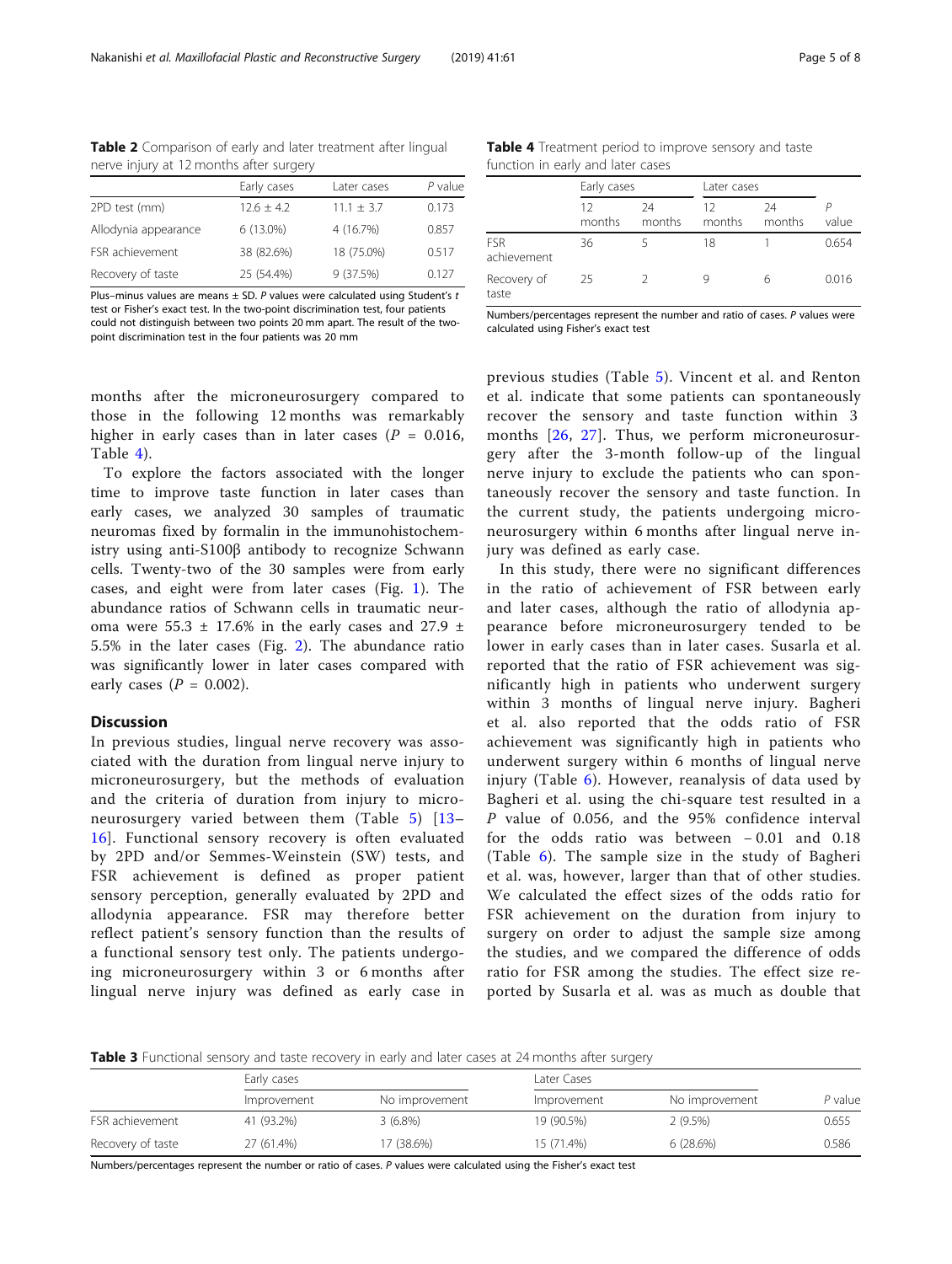<span id="page-5-0"></span>

reported by both Bagheri et al. and the current study. The surgery within 6 months after lingual nerve injury may not therefore be fully associated with FSR achievement, although surgery within 3 months of the injury may have some association.

The current study did not show significant improvement of sensory or taste functions in early cases at 12 and 24 months after the microneurosurgery (Tables [2](#page-4-0) and [3](#page-4-0)). Focusing on the patients with improving sensory and taste functions, taste function was recovered within 12 months after the microneurosurgery in almost all of the early cases. In contrast, over a year was needed for improvement of taste function in 40% of later cases whose taste function recovered (Table [4\)](#page-4-0). Thus, patients who undergo microneurosurgery more than 6 months after lingual nerve injury may require more time to improved taste function compared with patients who undergo microneurosurgery within 6 months after lingual nerve injury.

|                  |  |  | <b>Table 5</b> Criteria of surgery and the evaluation methods in |  |
|------------------|--|--|------------------------------------------------------------------|--|
| previous studies |  |  |                                                                  |  |

| Author               | Criteria of period to undergo<br>surgery after lingual nerve injury | Evaluation<br>methods |
|----------------------|---------------------------------------------------------------------|-----------------------|
| Pogrel et al. [2]    | $\langle 3$                                                         | Pogrel's score        |
| Susarla et al. [13]  | $<$ 3                                                               | <b>FSR</b>            |
| Ziccardi et al. [15] | < 6                                                                 | 2PD, SW               |
| Mozsary et al. [32]  | < 6                                                                 | <b>FSR</b>            |
| Bagheri et al. [14]  | < 6                                                                 | <b>MRCS</b>           |
| Robinson et al. [17] | None                                                                | 2PD                   |

Traumatic neuroma occurs at the proximal end of an injured site because of differentiation and proliferation of Schwann cells [[28\]](#page-7-0). Schwann cells are critical components in nerve regeneration, including promotion of axon growth and myelination in damaged peripheral nerves [\[29](#page-7-0)]. Hall et al. reported that the no myelination for long time in absent axon induced apoptosis in Schwann cells, and Schwann cells were disappeared  $[30]$  $[30]$ . In the present study, the number of Schwann cells in late cases was significantly reduced compared with early cases based on histopathological analysis. The past reports also indicated that the number of Schwann cells was therefore decreased in the traumatic neuromas owing to the delay of the microneurosurgery [[31\]](#page-7-0). Thus, the reduction of Schwann cells could suppress the nerve regeneration in sensory or taste function. The differences in the duration from injury to surgery did not affect the ratio of improvement of sensory or taste disorder but affect a period to recover taste function in this study. Therefore, the delay of the microneurosurgery after the injury may need more time to recover taste function followed by decreasing the number of Schwann cells. This histological analysis to measure the number of Schwann cells in removed traumatic neuroma may predict the period to recover taste function, and further studies should validate this hypothesis.

#### Conclusion

Microneurosurgery within 6 months after lingual nerve injury was not associated with improvement of sensory and taste functions. However, a longer period was required to recover taste function in patients undergoing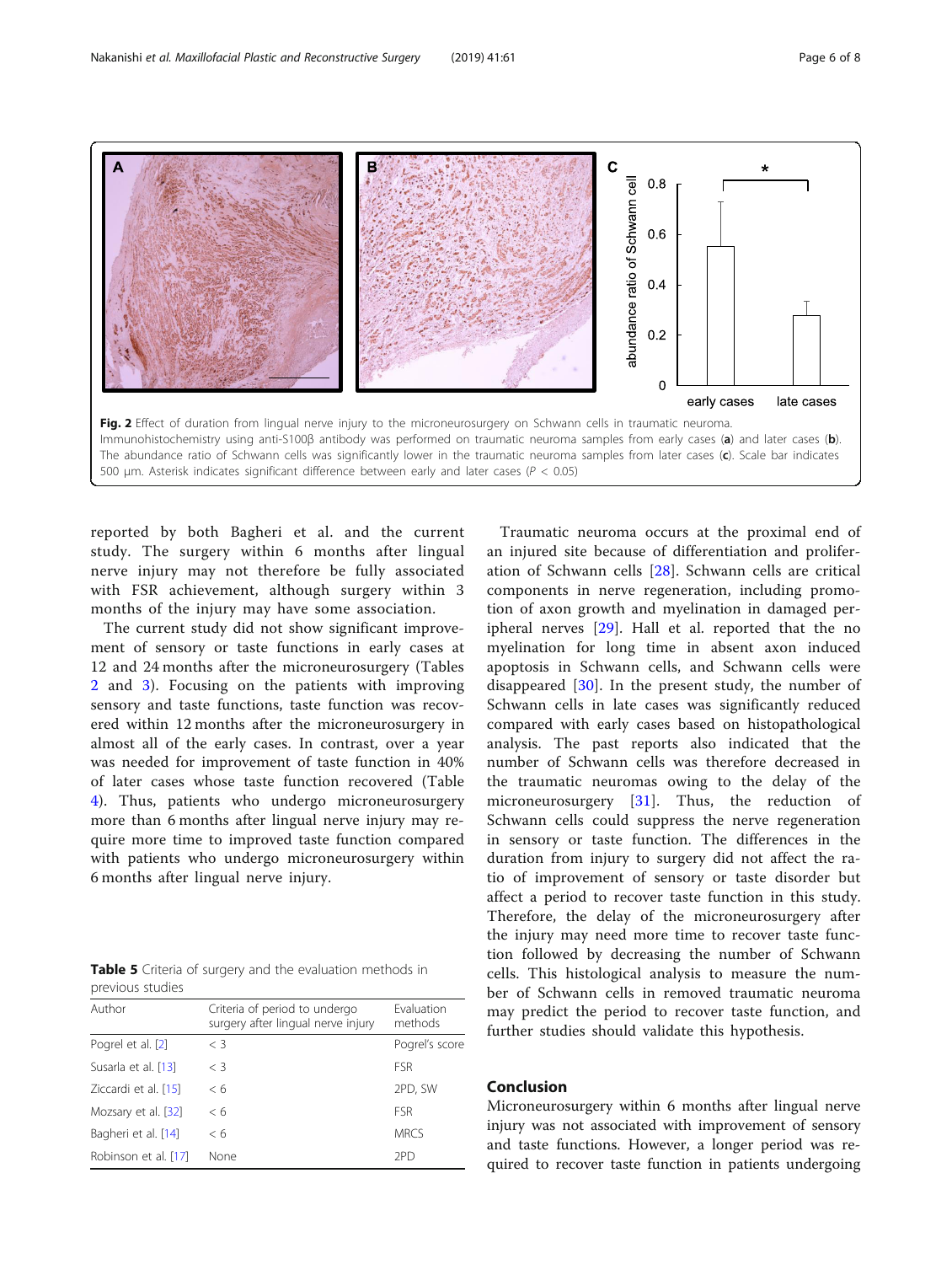|                     | Early cases  |       | Later cases  |       |                  |                                 |                                  |                          |             |
|---------------------|--------------|-------|--------------|-------|------------------|---------------------------------|----------------------------------|--------------------------|-------------|
|                     | FSR achieved | Total | FSR achieved | Total | Threshold months | P value, Fisher's<br>exact test | $P$ value.<br>chi-square<br>test | 95% CI [lower,<br>upper] | Effect size |
| Current study       | 38           | 46    | 18           | 24    | -6               | 0.534                           | 0.659                            | $-0.16, 0.31$            | 0.09        |
| Bagheri et al. [14] | - 125        | 133   | 76           | 89    | 6                | 0.037                           | 0.056                            | $-0.01, 0.18$            | 0.14        |
| Susarla et al. [13] | - 13         | 14    | 31           | 50    | 3                | 0.047                           | $\overline{\phantom{0}}$         | 0.07.0.54                | 0.28        |

<span id="page-6-0"></span>Table 6 Relationship between FSR achievement and the duration from injury to the microneurosurgery in our study and in past studies

Effect sizes were calculated with Fisher's exact test. P value was not calculated with chi-square test in the study by Susarla et al. because the number of patients that did not achieve FSR among the early cases was less than five

microneurosurgery more than 6 months after lingual nerve injury. This may be partially associated with the decrease in Schwann cells in traumatic neuromas. Clinicians should inform patients on the possible necessity of 2 years until improvement of taste function if they undergo microneurosurgery more than 6 months after lingual nerve injury.

#### Abbreviations

2PD: Two-point discrimination; FSR: Functional sensory recovery; SW: Semmes-Weinstein

#### Acknowledgements

I would like to thank the members in the Department of Anatomy and Cell Biology and Oral and Maxillofacial Surgery at Wakayama Medical University for the technical assistance with the experiments. The study was supported by a grant from the Grant-in-Aid for Scientific Research from Japan Society for the Promotion of Science (No.15 K11318) and scholarship donation from NIPRO Medical Corporation.

We acknowledge the proofreading and editing by Benjamin Phillis at the Clinical Study Support Center at Wakayama Medical University.

#### Authors' contributions

TN read and wrote the manuscript. TN, SY, and IT prepared the retrospective data. KT analyzed and interpreted this data. YY revised and corrected the manuscript. YY and SF designed and wrote the entire article. All authors read and approved the final manuscript.

#### Funding

There is no funding related to this article.

#### Availability of data and materials

Please contact the author for data requests.

#### Ethics approval and consent to participate

This study was performed in accordance with the Declaration of Helsinki for medical protocols and was approved by the Wakayama Medical University Institutional Review Board (Nos. 1689 and 1698). General consent was given by the patients.

#### Competing interests

The authors declare that they have no competing interests.

#### Author details

<sup>1</sup>Department of Oral and Maxillofacial Surgery, Wakayama Medical University, 811-1 Kimiidera, Wakayama, Wakayama 641-8509, Japan. <sup>2</sup>Department of Anatomy and Cell Biology, Wakayama Medical University, 811-1 Kimiidera, Wakayama, Wakayama 641-8509, Japan. <sup>3</sup>Clinical Study Support Center, Wakayama Medical University, 811-1 Kimiidera, Wakayama, Wakayama 641-8509, Japan.

# Received: 23 September 2019 Accepted: 10 December 2019

#### References

- 1. Martos-Fernandez M, de-Pablo-Garcia-Cuenca A, Bescós-Atín MS (2014) Lingual nerve injury after third molar removal: unilateral atrophy of fungiform papillae. J Clin Exp Dent; 6(2): e193-e196.
- Pogrel MA, Renaut A, Schmidt B, Ammar A (1995) The relationship of the lingual nerve to the mandibular third molar region: an anatomic study. J Oral Maxillofac Surg 53:1178–1181
- 3. Behnia H, Kheradvar A, Shahrokhi M (2000) An anatomic study of the lingual nerve in the third molar region. J Oral Maxillofac Surg 58:649–651
- 4. Andreasen JO, Laskin DM, Petersen JK (1997) Textbook and color atlas of tooth impactions: diagnosis, treatment, prevention. Munksgaard, Copenhagen, Denmark, pp 87–126
- 5. Bataineh AB (2001) Sensory nerve impairment following mandibular third molar surgery. J Oral Maxillofac Surg 59:1012–1017
- 6. Kim SY, Hu KS, Chung IH, Kim HJ (2004) Topographic anatomy of the lingual nerve and variations in communication pattern of the mandibular nerve branches. Surg Radiol Anat 26:128–135
- 7. Guerrero ME, Nackaerts O, Beinsberger J, Hoer K, Schoenaers J, Jacobs R (2012) Inferior alveolar nerve sensory disturbance after impacted mandibular third molar evaluation using cone beam computed tomography and panoramic radiography: a pilot study. J Oral Maxillofac Surg 70:2264–2270
- Kipp DP, Goldstein BH, Weiss WW (1980) Dysesthesia after mandibular third molar surgery: a retrospective study and analysis of 1,377 surgical procedures. J Am Dent Assoc 100:185–192
- 9. Mason DA (1988) Lingual nerve damage following lower third molar surgery. Int J Oral Maxillofac Surg 17:290–294
- 10. Gregg JM (1990) Studies of traumatic neuralgias in the maxillofacial region: surgical pathology and neural mechanisms. J Oral Maxillofac Surg 48:228–237
- 11. Fujita S, Tojyo I, Yamada M, Go Y, Matsumoto T, Kiga N (2014) Outcome following lingual nerve repair with vein graft cuff: a preliminary report. J Oral Maxillofac Surg; 72: 1433.e1-7.
- 12. Mackinnon SE (1989) Surgical management of the peripheral nerve gap. Clin Plast Surg 16:587–603
- 13. Susarla SM, Kaban LB, Donoff RB, Dodson TB (2007) Does early repair of lingual nerve injuries improve functional sensory recovery? J Oral Maxillofac Surg 65:1070–1076
- 14. Bagheri SC, Meyer RA, Khan HA, Kuhmichel A, Steed MB (2010) Retrospective measures of microsurgical repair of 222 lingual nerve injuries. J Oral Maxillofac Surg 68:715–723
- 15. Ziccardi VB, Rivera L, Gomes J (2009) Comparison of lingual and inferior alveolar nerve microsurgery outcomes. Quintessence Int 40:295–301
- 16. Cornelius CP, Roser M, Ehrenfeld M (1997) Microneural reconstruction after iatrogenic lesions of the lingual nerve and the inferior alveolar nerve. Critical evaluation. Mund Kiefer Gesichtschir 1:213–223
- 17. Robinson PP, Loescher AR, Smith KG (2000) A prospective, quantitative study on the clinical outcome of lingual nerve repair. Br J Oral Maxillofac Surg 38:255–263
- 18. Rasmussen OC (1980) Painful traumatic neuromas in the oral cavity. Oral Surg Oral Med Oral Pathol Oral Radiol Endod 49:191–195
- 19. Swanson HH (1961) Traumatic neuromas: a review of the literature. Oral Surg Oral Med Oral Pathol Oral Radiol Endod 14:317–326